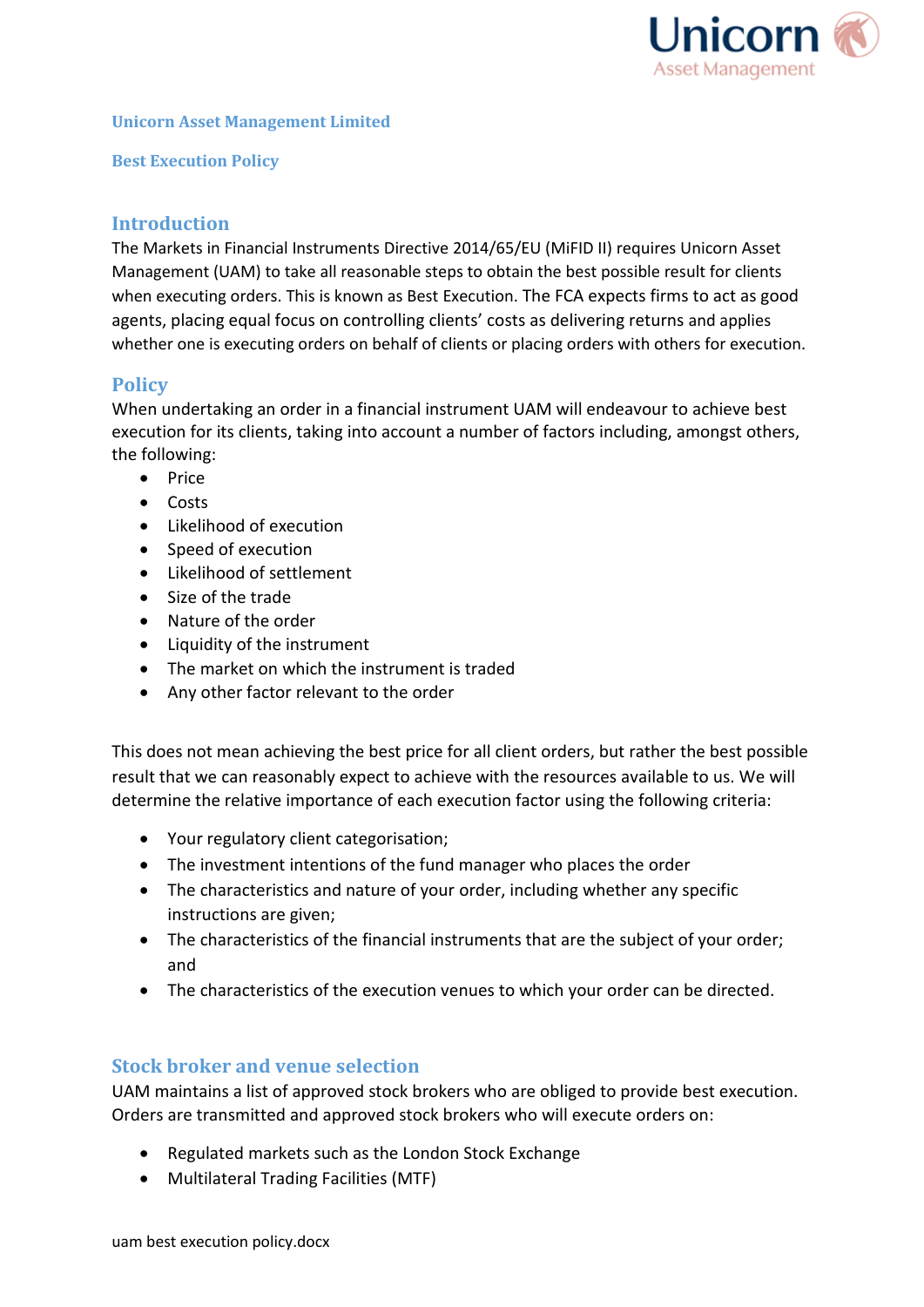It considers various criteria when choosing a venue, but primarily the confidence that the stock broker has the systems in place to allow it provide best execution to UAM's satisfaction.

The approved list of stock brokers currently comprises of;

Allenby Capital, Arden Partners, Berenberg, Cenkos Securities, Canaccord Genuity, Cantor Fitzgerald, FinnCap, Investec, Jeffries, Goldman Sachs, Goodbody, Liberum Capital, Numis, Peel Hunt, Panmure Gordon, , Shore Capital, N+1 Singers, Stanford Capital Partners , Stifel, Winterflood Securities, WH Ireland.

We will monitor venue performance and regularly review this list and assess the execution venues available in respect of any products that we trade. We reserve the right to use other execution venues where we deem appropriate in accordance with our policy and we may add or remove any execution venue from this list.

### **Failed Trades, cancelled trades & dealing errors**

Where a failed trade or dealing error is identified, UAM will ensure, where there has been client detriment that the client is put back in the position they would have been has the failed trade, cancelled trade or dealing error not occurred. Where there has been a gain this will be generally passed back to the client.

Cancelled trades are monitored to ensure that there is a full rationale for the cancellation of the trade and that any possible client detriment has been investigated and corrected.

In all cases clear audit trails are recorded to evidence the identification and resolution of these errors. All dealing errors are logged and reviewed by the Compliance officer for any potential regulatory breaches. Regular management information is produced for the Senior Management team to review.

### **Aggregation and allocation**

There are occasions when it is appropriate to allocate an order between a number of clients. UAM has an aggregation and allocation policy designed to ensure the fair allocation between clients.

#### **Responsibility**

.

Each fund manager initiating an order is individually responsible for achieving best execution on that order.

#### **Internal crossing and conflicts of interest**

Should there be a reason to cross a security from one client to another the mutually agreed price will usually be the mid-price to ensure no client is favoured over another. The trade will take place in the market.